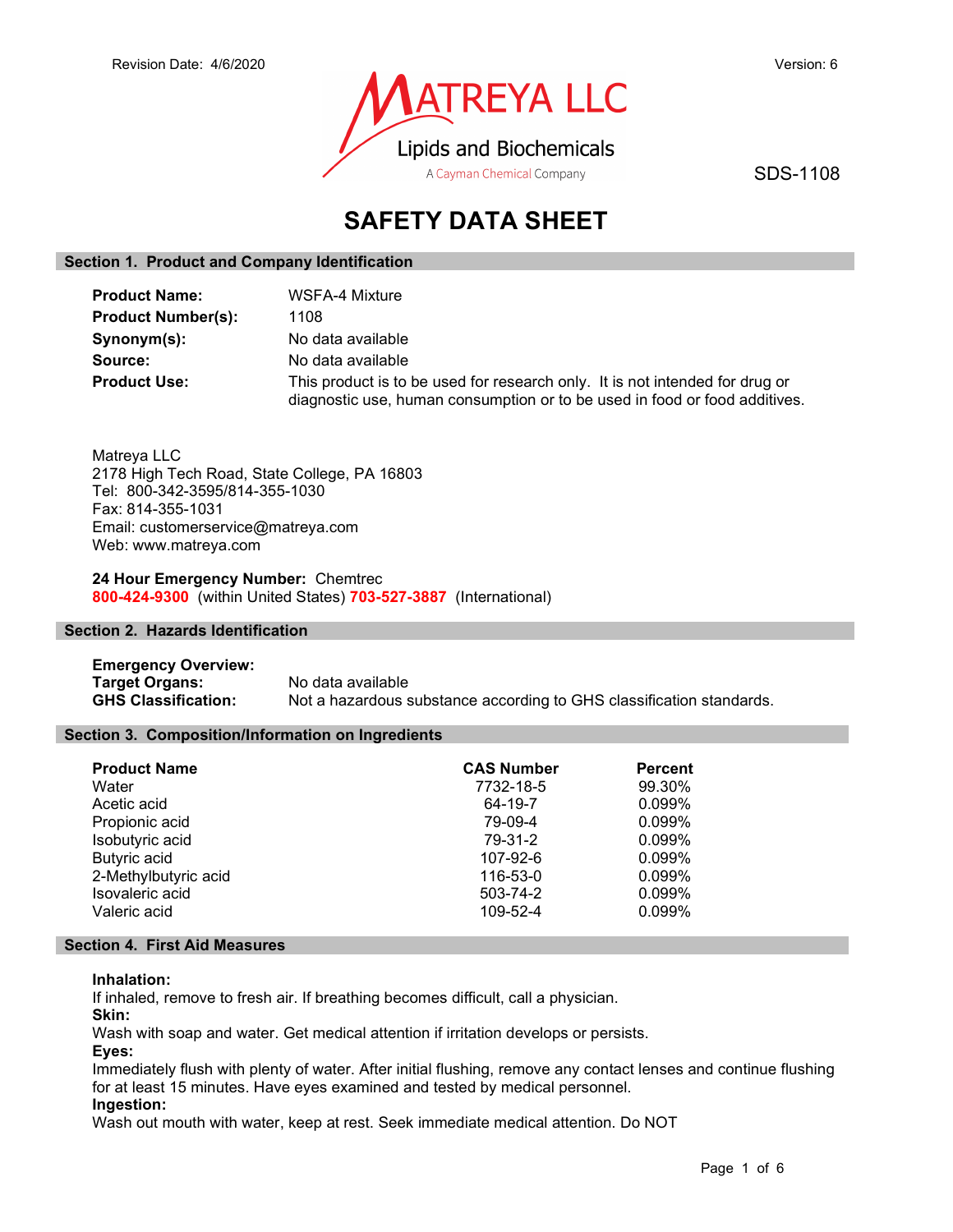#### Suitable extinguishing media:

Use dry chemical, alcohol-resistant appropriate foam, carbon dioxide, or water spray. Specific hazards arising from the chemical: No data available Special protective actions for fire fighters: No data available Special protective equipment for fire fighters: Wear breathing apparatus and use water spray to keep fire-exposed containers cool.

#### Section 6. Accidental Release Measures

#### Personal precautions:

Wear appropriate personal protective equipment. After contact with skin, wash immediately with plenty of water.

#### Environmental precautions:

Do not let product enter drains.

## Methods and Materials for containment and cleaning up:

Sweep up and keep in suitable, closed container for disposal.

## Section 7. Handling and Storage

#### Precautions for safe handling:

Avoid contact with eyes, skin or clothing. Do not ingest. Use only with adequate ventilation. Keep sealed when not in use. Wear appropriate personal protective equipment.

#### Conditions for safe storage, including incompatibilities:

Recommended storage temperature: Room temperature. Keep container tightly closed in a dry and wellventilated place.

#### Section 8. Exposure Controls/Personal Protection

This product contains no substances with occupational exposure limit values.

#### Engineering Controls:

## No specific ventilation required.

Personal Protective Equipment:

#### Respiratory protection:

Respiratory protection is not required. Where protection from nuisance levels of dusts are desired, use type N95 (US) or type P1 (EN 143) dust masks. Use respirators and components tested and approved under appropriate government standards such as NIOSH (US) or CEN (EU).

#### Hand protection:

For prolonged or repeated contact use protective gloves. Recommended: Nitrile rubber Eye protection:

Safety eyewear should be worn at all times to avoid exposure to liquid splashes, mists, or dusts. Recommended: Safety glasses with side shields or goggles.

#### Skin protection:

Protective clothing should be selected specifically for the working place, depending on concentration and quantity of the hazardous substances handled. Recommended: Lab coat

#### Section 9. Physical and Chemical Properties

| Appearance:                              | Liauid |
|------------------------------------------|--------|
| Odor:                                    | No dat |
| <b>Odor threshold:</b>                   | No dat |
| pH:                                      | No dat |
| <b>Melting/Freezing point:</b>           | No dat |
| Initial boiling point and boiling range: | No dat |

No data available No data available No data available No data available No data available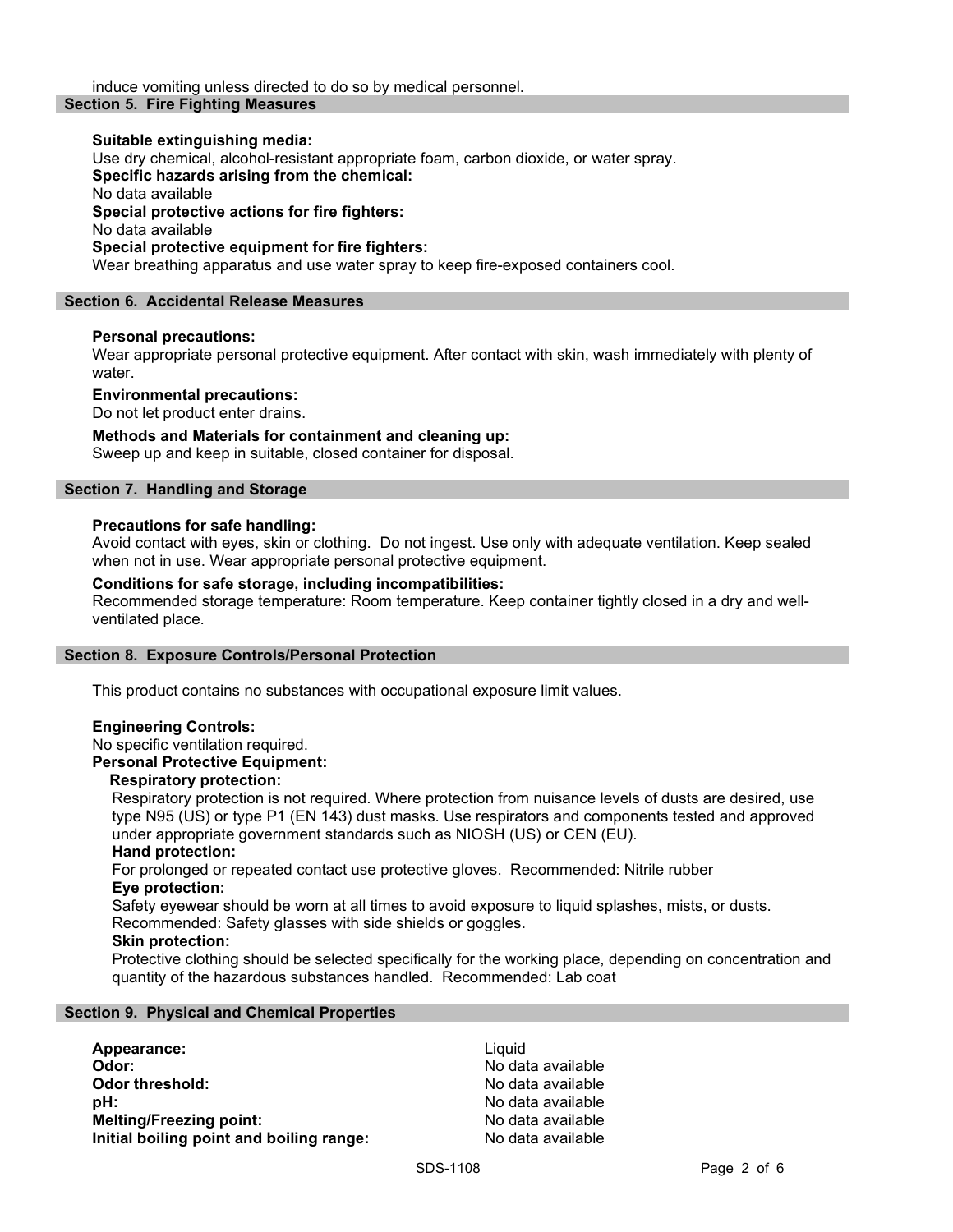Flash point: <br>Evaporation rate: No data available<br>No data available Evaporation rate:<br>
Flammability (solid. gas): No data available Flammability (solid, gas): Upper/Lower flammability or explosive limit: No data available Vapor pressure: No data available Vapor density: No data available Relative density: No data available Solubility (ies): Water Partition coefficient (n-octanol/water): No data available Auto-ignition temperature:  $\begin{array}{ccc} \text{Auto-ignition temperature:} & \text{No data available} \end{array}$ Decomposition temperature: Viscosity: No data available

#### Section 10. Stability and Reactivity

Reactivity:

Stable under recommended storage conditions.

Chemical stability:

Stable under recommended storage conditions.

Possibility of hazardous reaction: No data available

Conditions to avoid: No data available

Incompatible materials: No data available

Hazardous decomposition products: No data available

## Section 11. Toxicological Information

#### Acute toxicity: No data available

Skin corrosion / irritation: No data available

Serious eye damage / irritation: No data available

Respiratory or skin sensitization: No data available

Germ cell mutagenicity: No data available

## Carcinogenicity:

No component of this product present at levels greater than or equal to 0.1% is identified as a carcinogen or potential carcinogen by IARC, ACGIH, NTP or OSHA.

Reproductive toxicity: No data available

#### Specific target organ toxicity - single exposure: No data available

Specific target organ toxicity - repeated exposure: No data available

Aspiration hazard:

No data available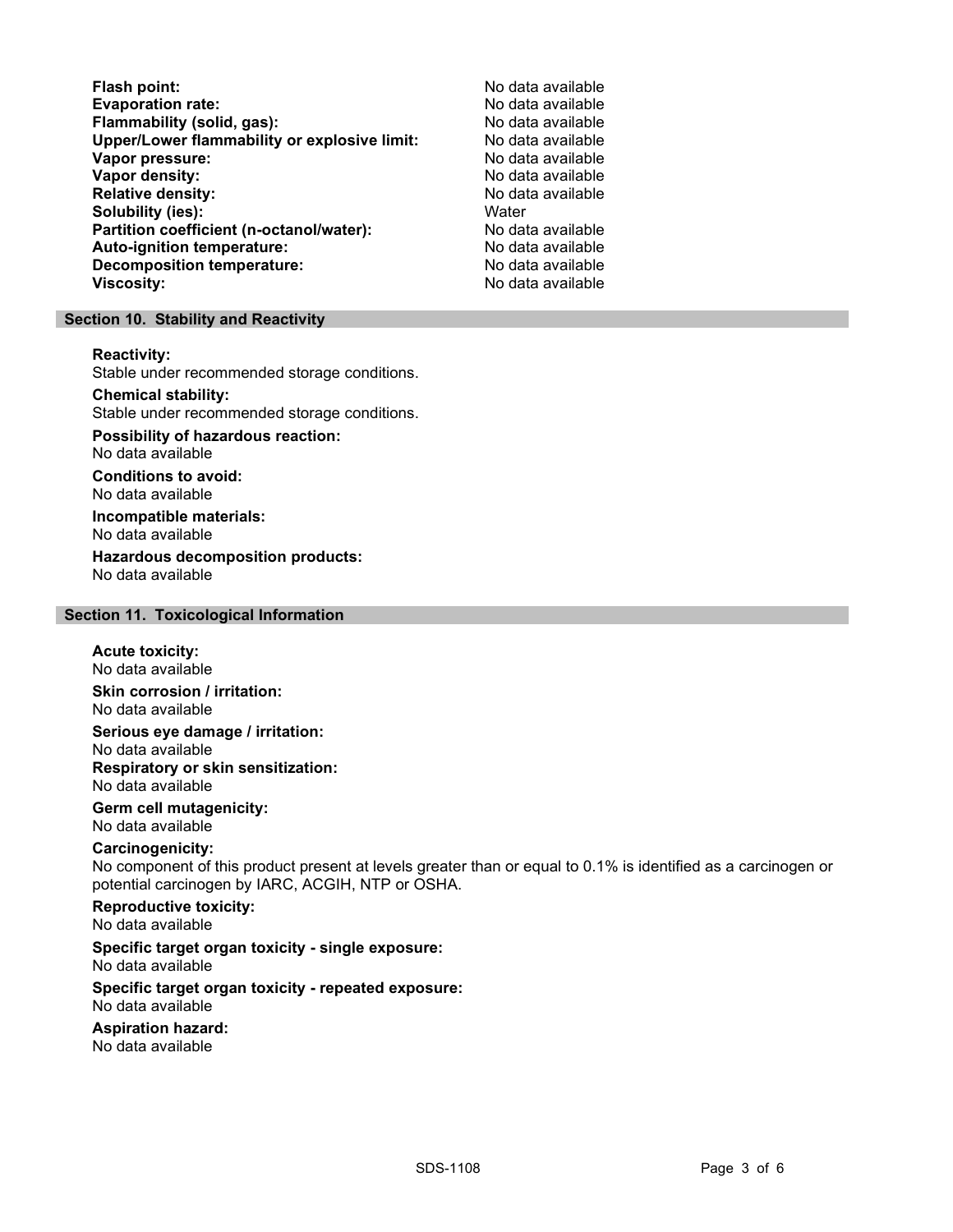## Section 12. Ecological Information

Toxicity: No ecological data available for this product. Persistence and degradability: No data available Bioaccumulative potential: No data available Bioaccumulation: No data available Mobility in soil: No data available Other adverse effects:

No data available

#### Section 13. Disposal Consideration

#### Disposal methods:

Observe all federal, state and local environmental regulations.

#### Section 14. Transportation Information

| DOT (US)<br><b>UN Number:</b>                       | Not dangerous goods |
|-----------------------------------------------------|---------------------|
| <b>Land Transport ADR/RID</b><br><b>UN Number:</b>  | Not dangerous goods |
| <b>Maritime Transport IMDG</b><br><b>UN Number:</b> | Not dangerous goods |
| <b>Air Transport ICAO/IATA</b><br><b>UN Number:</b> | Not dangerous goods |

#### Section 15. Regulatory Information

#### SARA 302 Components:

No chemicals in this material are subject to the reporting requirements of SARA Title III, Section 302.

#### SARA 313 Components:

This material does not contain any chemical components with known CAS numbers that exceed the threshold (De Minimis) reporting levels established by SARA Title III, Section 313.

#### SARA 311/312 Hazards:

No 311/312 SARA Hazards

## California Prop. 65 Components:

This product does not contain any chemicals known to State of California to cause cancer, birth, or any other reproductive defects.

#### DSL/NDSL status:

This product contains the following components that are on the Canadian DSL list.

| <b>CAS Number</b> |
|-------------------|
| 7732-18-5         |
| 64-19-7           |
| 79-09-4           |
| 79-31-2           |
|                   |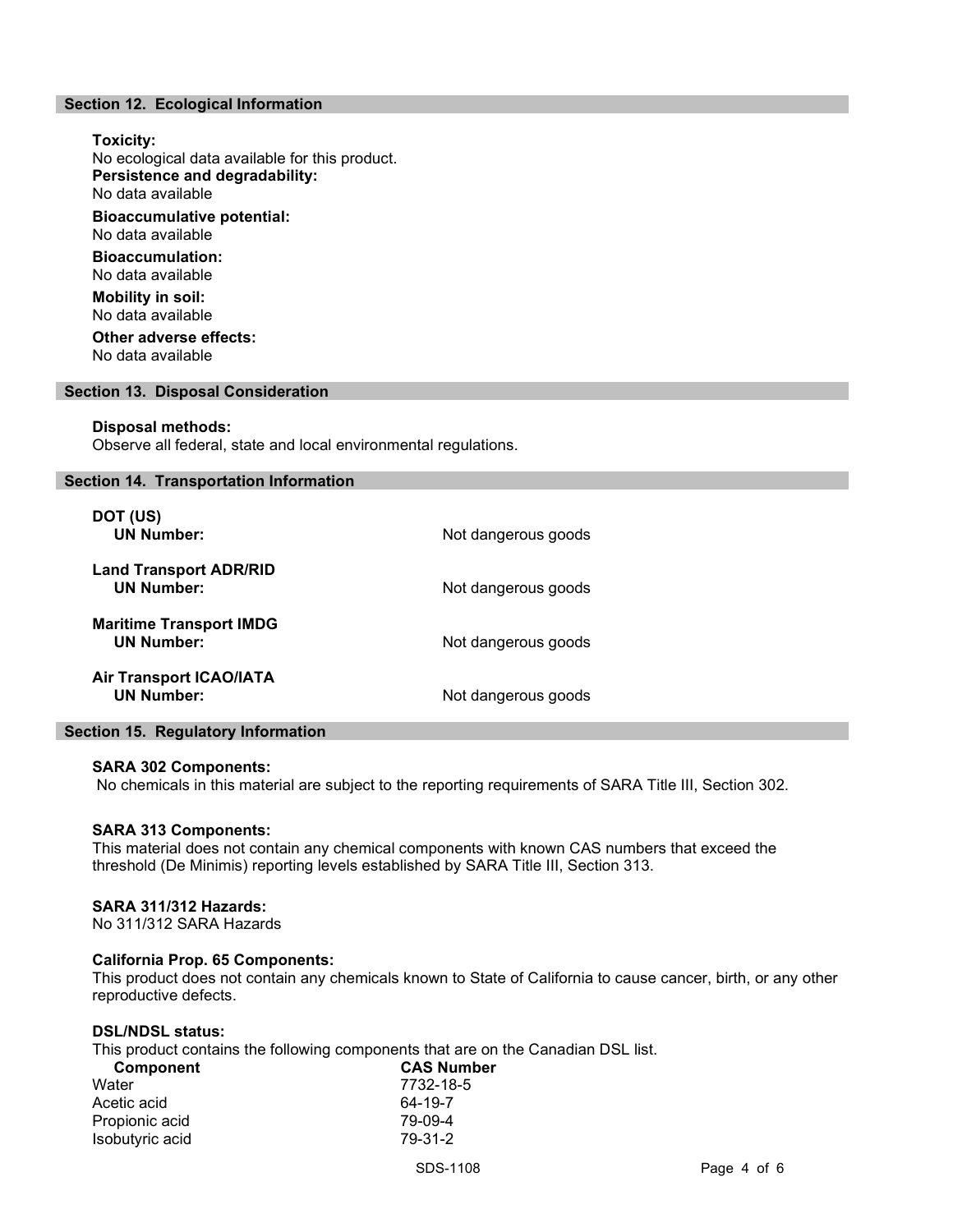| Butyric acid         | 107-92-6 |
|----------------------|----------|
| 2-Methylbutyric acid | 116-53-0 |
| Isovaleric acid      | 503-74-2 |
| Valeric acid         | 109-52-4 |

## **TSCA**

This product contains the following components that are listed on the TSCA inventory.

| 7732-18-5<br>64-19-7<br>Propionic acid<br>79-09-4<br>79-31-2<br>107-92-6<br>2-Methylbutyric acid<br>116-53-0<br>503-74-2<br>109-52-4<br><b>CAS Number</b><br>Component<br>64-19-7<br>79-09-4<br>107-92-6<br><b>CAS Number</b><br>Component<br>64-19-7<br>79-09-4<br>79-31-2<br><b>CAS Number</b><br>Component<br>64-19-7<br>79-09-4<br><b>Massachusetts Right To Know Components:</b><br><b>CAS Number</b><br>Component<br>64-19-7<br>79-09-4<br>79-31-2<br>107-92-6<br>503-74-2<br>109-52-4<br><b>CAS Number</b><br>Component<br>64-19-7<br>79-09-4<br><b>New York List of Hazardous Substances:</b><br>Component<br><b>CAS Number</b><br>64-19-7<br>Acetic acid<br>Propionic acid<br>79-09-4<br>Isobutyric acid<br>79-31-2<br>Butyric acid<br>107-92-6<br><b>New Jersey Right To Know Components:</b><br>Component<br><b>CAS Number</b><br>Acetic acid<br>64-19-7<br>Propionic acid<br>79-09-4<br>Pennsylvania Right To Know Components:<br>Component<br><b>CAS Number</b><br>Acetic acid<br>64-19-7<br>Propionic acid<br>79-09-4<br>79-31-2<br>Isobutyric acid | Component                                    | <b>CAS Number</b> |
|-------------------------------------------------------------------------------------------------------------------------------------------------------------------------------------------------------------------------------------------------------------------------------------------------------------------------------------------------------------------------------------------------------------------------------------------------------------------------------------------------------------------------------------------------------------------------------------------------------------------------------------------------------------------------------------------------------------------------------------------------------------------------------------------------------------------------------------------------------------------------------------------------------------------------------------------------------------------------------------------------------------------------------------------------------------------|----------------------------------------------|-------------------|
|                                                                                                                                                                                                                                                                                                                                                                                                                                                                                                                                                                                                                                                                                                                                                                                                                                                                                                                                                                                                                                                                   | Water                                        |                   |
|                                                                                                                                                                                                                                                                                                                                                                                                                                                                                                                                                                                                                                                                                                                                                                                                                                                                                                                                                                                                                                                                   | Acetic acid                                  |                   |
|                                                                                                                                                                                                                                                                                                                                                                                                                                                                                                                                                                                                                                                                                                                                                                                                                                                                                                                                                                                                                                                                   |                                              |                   |
|                                                                                                                                                                                                                                                                                                                                                                                                                                                                                                                                                                                                                                                                                                                                                                                                                                                                                                                                                                                                                                                                   | Isobutyric acid                              |                   |
|                                                                                                                                                                                                                                                                                                                                                                                                                                                                                                                                                                                                                                                                                                                                                                                                                                                                                                                                                                                                                                                                   | <b>Butyric</b> acid                          |                   |
|                                                                                                                                                                                                                                                                                                                                                                                                                                                                                                                                                                                                                                                                                                                                                                                                                                                                                                                                                                                                                                                                   |                                              |                   |
|                                                                                                                                                                                                                                                                                                                                                                                                                                                                                                                                                                                                                                                                                                                                                                                                                                                                                                                                                                                                                                                                   | Isovaleric acid                              |                   |
|                                                                                                                                                                                                                                                                                                                                                                                                                                                                                                                                                                                                                                                                                                                                                                                                                                                                                                                                                                                                                                                                   | Valeric acid                                 |                   |
|                                                                                                                                                                                                                                                                                                                                                                                                                                                                                                                                                                                                                                                                                                                                                                                                                                                                                                                                                                                                                                                                   | <b>California Hazardous Substance List:</b>  |                   |
|                                                                                                                                                                                                                                                                                                                                                                                                                                                                                                                                                                                                                                                                                                                                                                                                                                                                                                                                                                                                                                                                   |                                              |                   |
|                                                                                                                                                                                                                                                                                                                                                                                                                                                                                                                                                                                                                                                                                                                                                                                                                                                                                                                                                                                                                                                                   | Acetic acid                                  |                   |
|                                                                                                                                                                                                                                                                                                                                                                                                                                                                                                                                                                                                                                                                                                                                                                                                                                                                                                                                                                                                                                                                   | Propionic acid                               |                   |
|                                                                                                                                                                                                                                                                                                                                                                                                                                                                                                                                                                                                                                                                                                                                                                                                                                                                                                                                                                                                                                                                   | Butyric acid                                 |                   |
|                                                                                                                                                                                                                                                                                                                                                                                                                                                                                                                                                                                                                                                                                                                                                                                                                                                                                                                                                                                                                                                                   | <b>Delaware Air Quality Management List:</b> |                   |
|                                                                                                                                                                                                                                                                                                                                                                                                                                                                                                                                                                                                                                                                                                                                                                                                                                                                                                                                                                                                                                                                   |                                              |                   |
|                                                                                                                                                                                                                                                                                                                                                                                                                                                                                                                                                                                                                                                                                                                                                                                                                                                                                                                                                                                                                                                                   | Acetic acid                                  |                   |
|                                                                                                                                                                                                                                                                                                                                                                                                                                                                                                                                                                                                                                                                                                                                                                                                                                                                                                                                                                                                                                                                   | Propionic acid                               |                   |
|                                                                                                                                                                                                                                                                                                                                                                                                                                                                                                                                                                                                                                                                                                                                                                                                                                                                                                                                                                                                                                                                   | Isobutyric acid                              |                   |
|                                                                                                                                                                                                                                                                                                                                                                                                                                                                                                                                                                                                                                                                                                                                                                                                                                                                                                                                                                                                                                                                   | <b>Idaho Air Pollutant List:</b>             |                   |
|                                                                                                                                                                                                                                                                                                                                                                                                                                                                                                                                                                                                                                                                                                                                                                                                                                                                                                                                                                                                                                                                   |                                              |                   |
|                                                                                                                                                                                                                                                                                                                                                                                                                                                                                                                                                                                                                                                                                                                                                                                                                                                                                                                                                                                                                                                                   | Acetic acid                                  |                   |
|                                                                                                                                                                                                                                                                                                                                                                                                                                                                                                                                                                                                                                                                                                                                                                                                                                                                                                                                                                                                                                                                   | Propionic acid                               |                   |
|                                                                                                                                                                                                                                                                                                                                                                                                                                                                                                                                                                                                                                                                                                                                                                                                                                                                                                                                                                                                                                                                   |                                              |                   |
|                                                                                                                                                                                                                                                                                                                                                                                                                                                                                                                                                                                                                                                                                                                                                                                                                                                                                                                                                                                                                                                                   |                                              |                   |
|                                                                                                                                                                                                                                                                                                                                                                                                                                                                                                                                                                                                                                                                                                                                                                                                                                                                                                                                                                                                                                                                   | Acetic acid                                  |                   |
|                                                                                                                                                                                                                                                                                                                                                                                                                                                                                                                                                                                                                                                                                                                                                                                                                                                                                                                                                                                                                                                                   | Propionic acid                               |                   |
|                                                                                                                                                                                                                                                                                                                                                                                                                                                                                                                                                                                                                                                                                                                                                                                                                                                                                                                                                                                                                                                                   | Isobutyric acid                              |                   |
|                                                                                                                                                                                                                                                                                                                                                                                                                                                                                                                                                                                                                                                                                                                                                                                                                                                                                                                                                                                                                                                                   | <b>Butyric</b> acid                          |                   |
|                                                                                                                                                                                                                                                                                                                                                                                                                                                                                                                                                                                                                                                                                                                                                                                                                                                                                                                                                                                                                                                                   | Isovaleric acid                              |                   |
|                                                                                                                                                                                                                                                                                                                                                                                                                                                                                                                                                                                                                                                                                                                                                                                                                                                                                                                                                                                                                                                                   | Valeric acid                                 |                   |
|                                                                                                                                                                                                                                                                                                                                                                                                                                                                                                                                                                                                                                                                                                                                                                                                                                                                                                                                                                                                                                                                   | <b>Minnesota Hazardous Substance:</b>        |                   |
|                                                                                                                                                                                                                                                                                                                                                                                                                                                                                                                                                                                                                                                                                                                                                                                                                                                                                                                                                                                                                                                                   |                                              |                   |
|                                                                                                                                                                                                                                                                                                                                                                                                                                                                                                                                                                                                                                                                                                                                                                                                                                                                                                                                                                                                                                                                   | Acetic acid                                  |                   |
|                                                                                                                                                                                                                                                                                                                                                                                                                                                                                                                                                                                                                                                                                                                                                                                                                                                                                                                                                                                                                                                                   | Propionic acid                               |                   |
|                                                                                                                                                                                                                                                                                                                                                                                                                                                                                                                                                                                                                                                                                                                                                                                                                                                                                                                                                                                                                                                                   |                                              |                   |
|                                                                                                                                                                                                                                                                                                                                                                                                                                                                                                                                                                                                                                                                                                                                                                                                                                                                                                                                                                                                                                                                   |                                              |                   |
|                                                                                                                                                                                                                                                                                                                                                                                                                                                                                                                                                                                                                                                                                                                                                                                                                                                                                                                                                                                                                                                                   |                                              |                   |
|                                                                                                                                                                                                                                                                                                                                                                                                                                                                                                                                                                                                                                                                                                                                                                                                                                                                                                                                                                                                                                                                   |                                              |                   |
|                                                                                                                                                                                                                                                                                                                                                                                                                                                                                                                                                                                                                                                                                                                                                                                                                                                                                                                                                                                                                                                                   |                                              |                   |
|                                                                                                                                                                                                                                                                                                                                                                                                                                                                                                                                                                                                                                                                                                                                                                                                                                                                                                                                                                                                                                                                   |                                              |                   |
|                                                                                                                                                                                                                                                                                                                                                                                                                                                                                                                                                                                                                                                                                                                                                                                                                                                                                                                                                                                                                                                                   |                                              |                   |
|                                                                                                                                                                                                                                                                                                                                                                                                                                                                                                                                                                                                                                                                                                                                                                                                                                                                                                                                                                                                                                                                   |                                              |                   |
|                                                                                                                                                                                                                                                                                                                                                                                                                                                                                                                                                                                                                                                                                                                                                                                                                                                                                                                                                                                                                                                                   |                                              |                   |
|                                                                                                                                                                                                                                                                                                                                                                                                                                                                                                                                                                                                                                                                                                                                                                                                                                                                                                                                                                                                                                                                   |                                              |                   |
|                                                                                                                                                                                                                                                                                                                                                                                                                                                                                                                                                                                                                                                                                                                                                                                                                                                                                                                                                                                                                                                                   |                                              |                   |
|                                                                                                                                                                                                                                                                                                                                                                                                                                                                                                                                                                                                                                                                                                                                                                                                                                                                                                                                                                                                                                                                   |                                              |                   |
|                                                                                                                                                                                                                                                                                                                                                                                                                                                                                                                                                                                                                                                                                                                                                                                                                                                                                                                                                                                                                                                                   |                                              |                   |
|                                                                                                                                                                                                                                                                                                                                                                                                                                                                                                                                                                                                                                                                                                                                                                                                                                                                                                                                                                                                                                                                   |                                              |                   |
|                                                                                                                                                                                                                                                                                                                                                                                                                                                                                                                                                                                                                                                                                                                                                                                                                                                                                                                                                                                                                                                                   | <b>Butyric acid</b>                          | 107-92-6          |